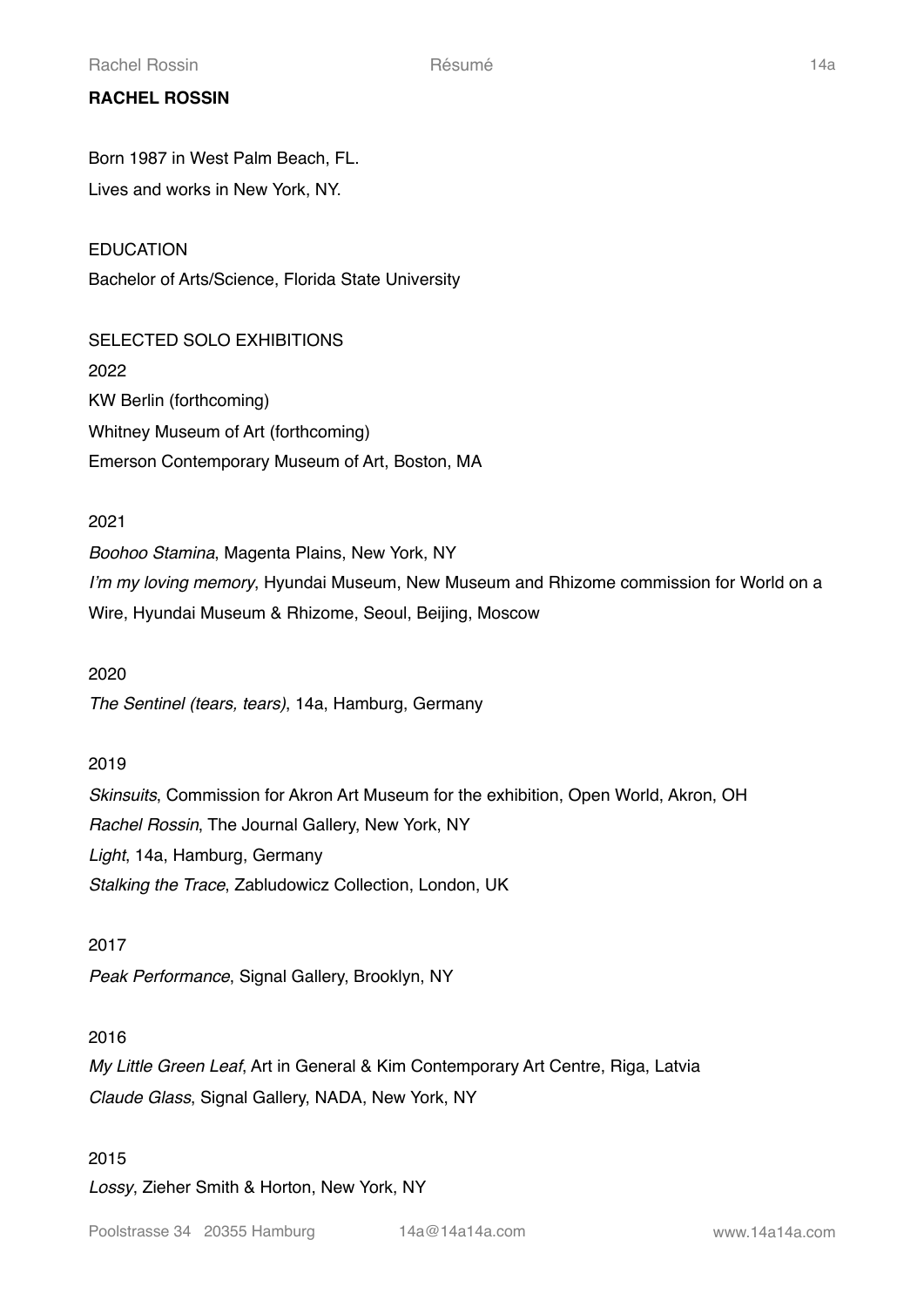*Shelter of a Limping Substrate*, Elliott Levenglick, New York, NY *N=7 / The Wake of Heat in Collapse*, Signal Gallery, Brooklyn, NY

## SELECTED GROUP EXHIBITIONS

## 2021

*Open Secret*, KW Institute for Contemporary Art, Berlin, Germany *Sign of our Times,* Galerie Johann König, Berlin, Germany *Night Watch*, Winterstreet Gallery, Martha's Vineyard, MA Hyundai Museum x New Museum, curated by Rhizome, Seoul, South Korea

## 2020

*Good Pictures* curated by Austin Lee, Jeffrey Deitch, New York *Daily Rush*, Museum of contemporary Art, Detroit, MI SITE, Library Street Collective, Detroit, MI

## 2019

*Floral*, Brintz Gallery, Palm Beach, FL *Recontres Internationales*, Louvre Museum Auditorium, Paris, FR *Electric*, curated by Daniel Birnbaum for Special Projects at Frieze, New York, NY

## 2018

*Chaos and Awe: Painting for the 21st Century,* the Frist Center for the Visual Arts, Nashville, TN *Portals\_Thresholds,* Cleveland Institute of art, Cleveland, OH *Suspended Time Extended Space*, Casino Luxembourg - Forum d'art contemporain, Luxembourg City, Luxembourg *In My Room*: Fraulin Museum of Art, University of Virginia, Charlottesville, VA *Points of Light in a Nocturnal World*, Curated by John Newsom, Metro Pictures, Brooklyn, NY

## 2017

*After Us*, K11 Museum of Art, co-presented by the New Museum, curated by Lauren Cornell, Shanghai, China *ARS17: 'Hello World!'* A Survey of Contemporary Art on the theme of Digital Revolution, Kiasma Contemporary Museum of Art, Helsinki, Finland *There is Still Good in This World*, Tripoli Gallery, Southampton, NY *Alt-facts*, Postmasters Gallery, New York, NY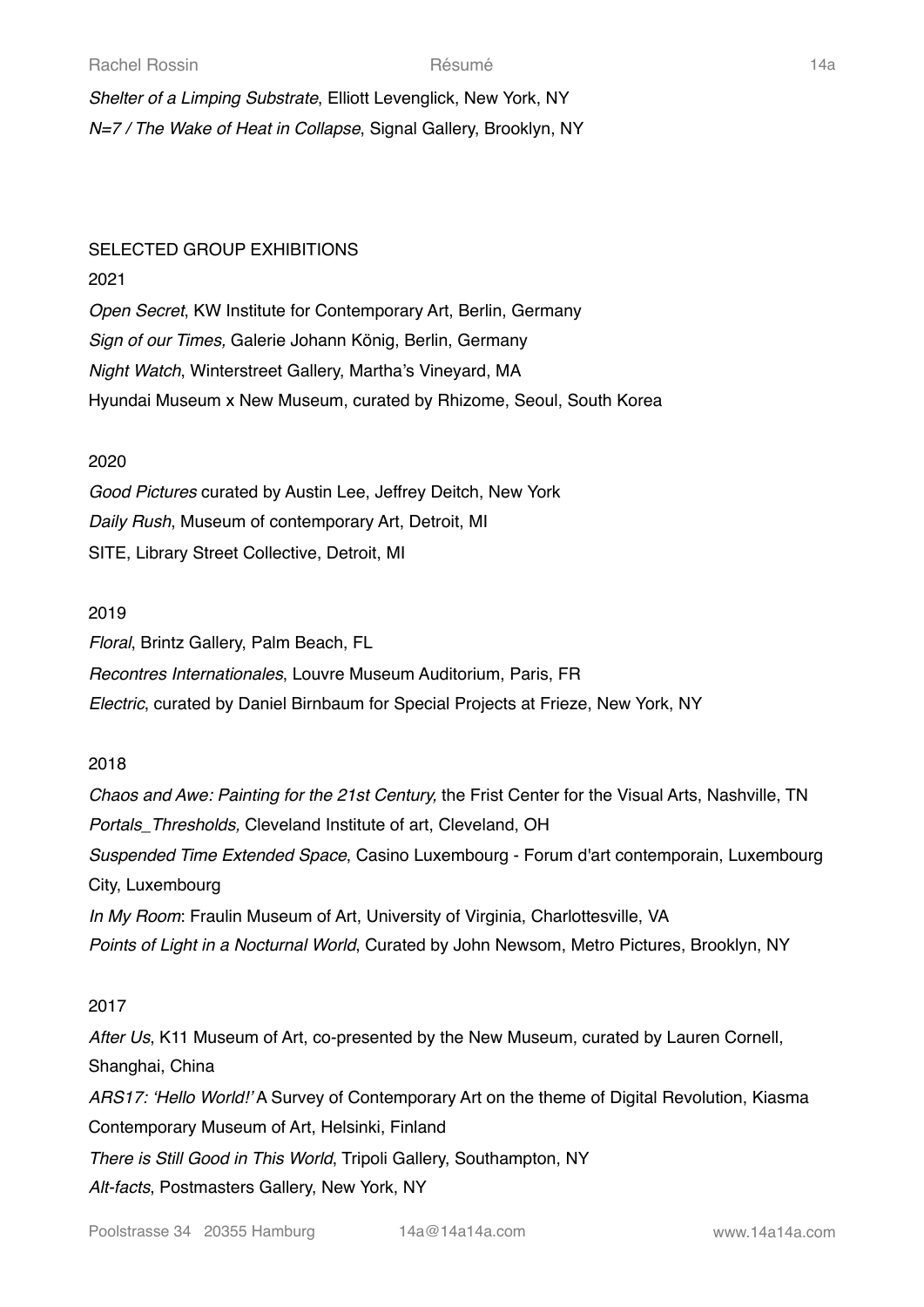*First Look*, co-presented by Rhizome & The New Museum, New York, NY *Works from the Collection*, Borusan Contemporary, Istanbul, Turkey *Unframed World*, HEK Museum of Art, Münchenstein/Basel, CH *Styles and Customs of the 2020s*, Curated by DIS and Scatter, Carnegie Museum of Art, Pittsburgh, PA *UNQUESTIONABLE OPTIMISM: The Barn Show*, Curated by Lindsay Howard, Johannes Vogt, East Hampton, NY *WAVE*, curated by Dalton D. Freed, C O U N T Y Gallery Palm Beach, Fl *Sundance New Frontiers Program*, Sundance International Film Festival, Park City, Utah

## 2016

*Collective Reality*, Commission presented by Artsy, Miami Beach, FL *Trust Issues*, curated by Ryan Steadman, Ronchini Gallery, London, UK *interspace*, Robert L. Ringel Gallery, Purdue University, West Lafayette, IN *Olimpia's Eyes*, Zevitas Marcus, Los Angeles, CA *EX NIHLO NIHIL FIT*, White Circle, Brussels, BE *Reconstructed Landscapes*, Apex Art, New York, NY

## 2015

*Real Things About Real Things*, American Medium, New York, NY *Village Fete, Pioneer Works*, Brooklyn, NY *Invisible City, Ideas Festival,* New Museum, New York, NY

## SELECTED PRESS PUBLICATIONS

# 2021

Art21, New York Close Up Series "Rachel Rossin Digital Homes" The New York Times, Dawn Chan, "4 Art Gallery Shows to See Right Now" Art and Tech TV series, Bloomberg TV, (June 2021) [online]

## 2020

Password Protected, Pioneer Works Studio Visit series Video/Art: The First Fifty Years, Barbara London, Phaidon. Kunstforum, Anika Meier, "Ist das noch Malerei? Über Malerei im digitalen Zeitalter" (July 2020)

## 2019

Rhizome, Michael Connor, "Glitches in the Simulation" (June, 2019) rhizome.org [online]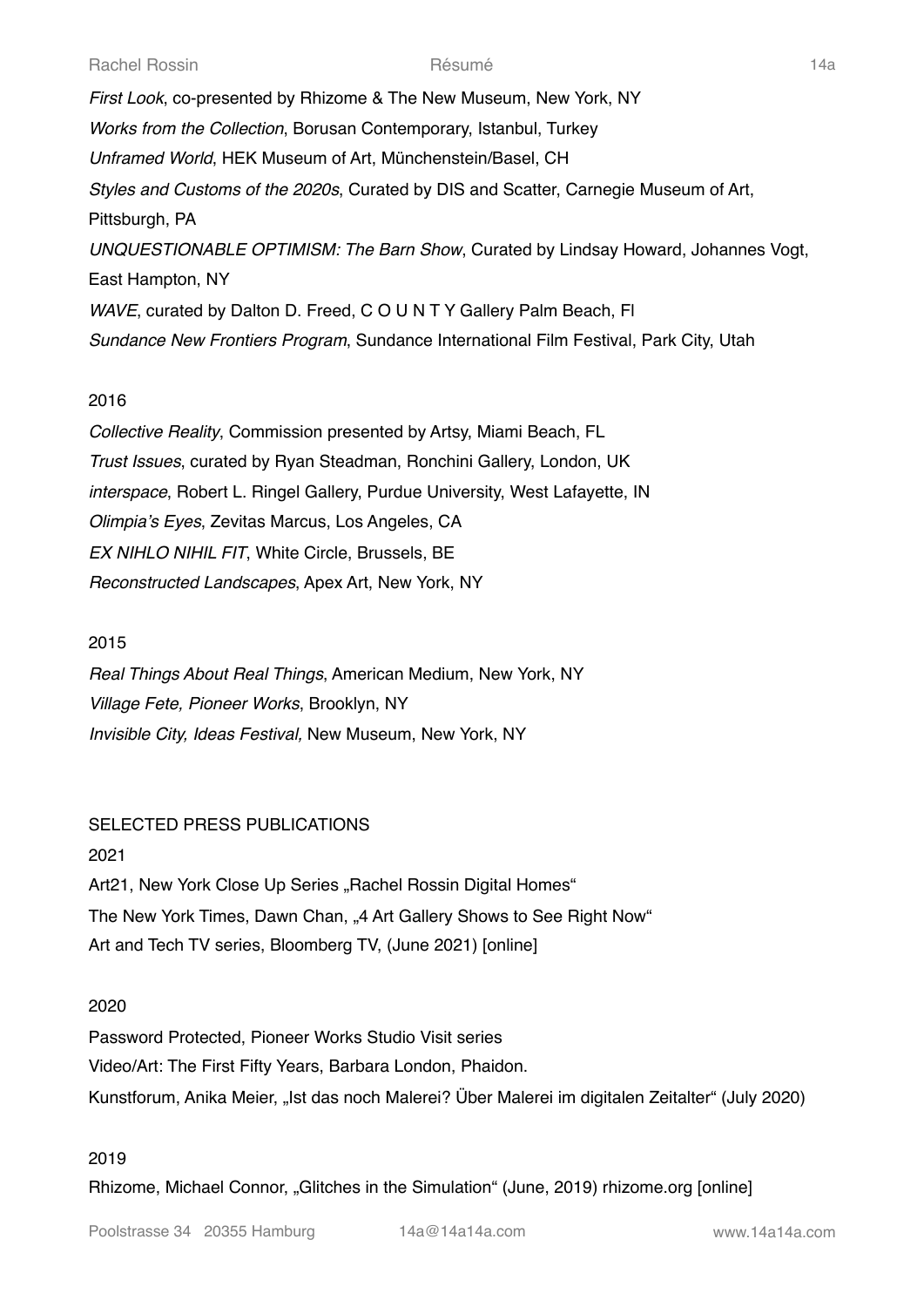The New York Times, Josie Thaddeus-Johns "A Step into the Unknown, with Virtual Reality" (April 26) [online & print]: *Art & Design* Frieze Magazine, Sophie Haigney, "Want to Check Out Frieze? All You Need Is an App and a Headset" nytimes.com (May 1, 2019) [online]

## 2018

National Geographic "'Genius', Mini-Doc series: Tech and Art" (March 2018) [online] [video] Nick Pinkerton, "Profile: When worlds collide [...] painter/VR artist Rachel Rossin is blazing the trail." Sight and Sound (June 2018) [ill.]

Neave Barker. "UK's first virtual reality art space opens in London." aljazeera.com (January 2018) [online] [video]

Jason Stopa. "Painting as Total Environment." hyperallergic.com (January 2018) [online] Ben Luke. "360 - Rachel Rossin, exhibition review: A haunting voyage into a brave new virtual world." Evening Standard (January 22, 2018) [ill.] [online] Nadja Oertelt. "Rachel Rossin's Virtual Realities: How we lose touch with our bodies in virtual

spaces." Foldmagazine.com (January 2018) [online] [interview]

## 2017

Artforum News Editors. "London's Zabludowicz Collection Opens City's First Space Dedicated to Virtual Reality." artforum.com (26 December 2017) [online] Aimee Dawson. "UK's first permanent Virtual Reality space in an arts institution to open in London." The Art Newspaper (December 2017) [ill.] [online] Kiasma Museum of Contemporary Art. "Hello World!, Kiasma Museum ARS17: Art On the theme of

digital revolution." Helsinki, FI (March 2017): p 50-54 [.ill] [exhibition publication] Haley Weiss. "Studio Visit Series." IRIS Covet Book (December 2017) [ill.] [online] [interview] Mikkel Rosengaard. "Seduction Machine." Weekendavisen (October 2017) [ill.] [online] Dawn Chan. "Artforum Video Interview." artforum.com (October 2017) [online] [interview] AQNB. "Freed from the limitations of physics: Rachel Rossin looks at disembodied consciousness"

[aqnb.com](http://aqnb.com) (October 2017) [online] Jason Farago. "Virtual Reality Has Arrived in the Art World. Now What?" New York Times (February 2017) [ill.] [online] Forbes. "30 Under 30 – Art." Forbes.com (January 2017) [online]

## 2016

Artsy. "The Top Emerging Artists of 2016," artsy.com (December 2016.) [online] Kat Herriman. "The New Guard: 30 Young Artists To Watch." Cultured Magazine (Winter 2016) Fan Zhong, Andrew Russeth, Kevin McGarry, and Jenny Comita. "The Five Rising Artists You Must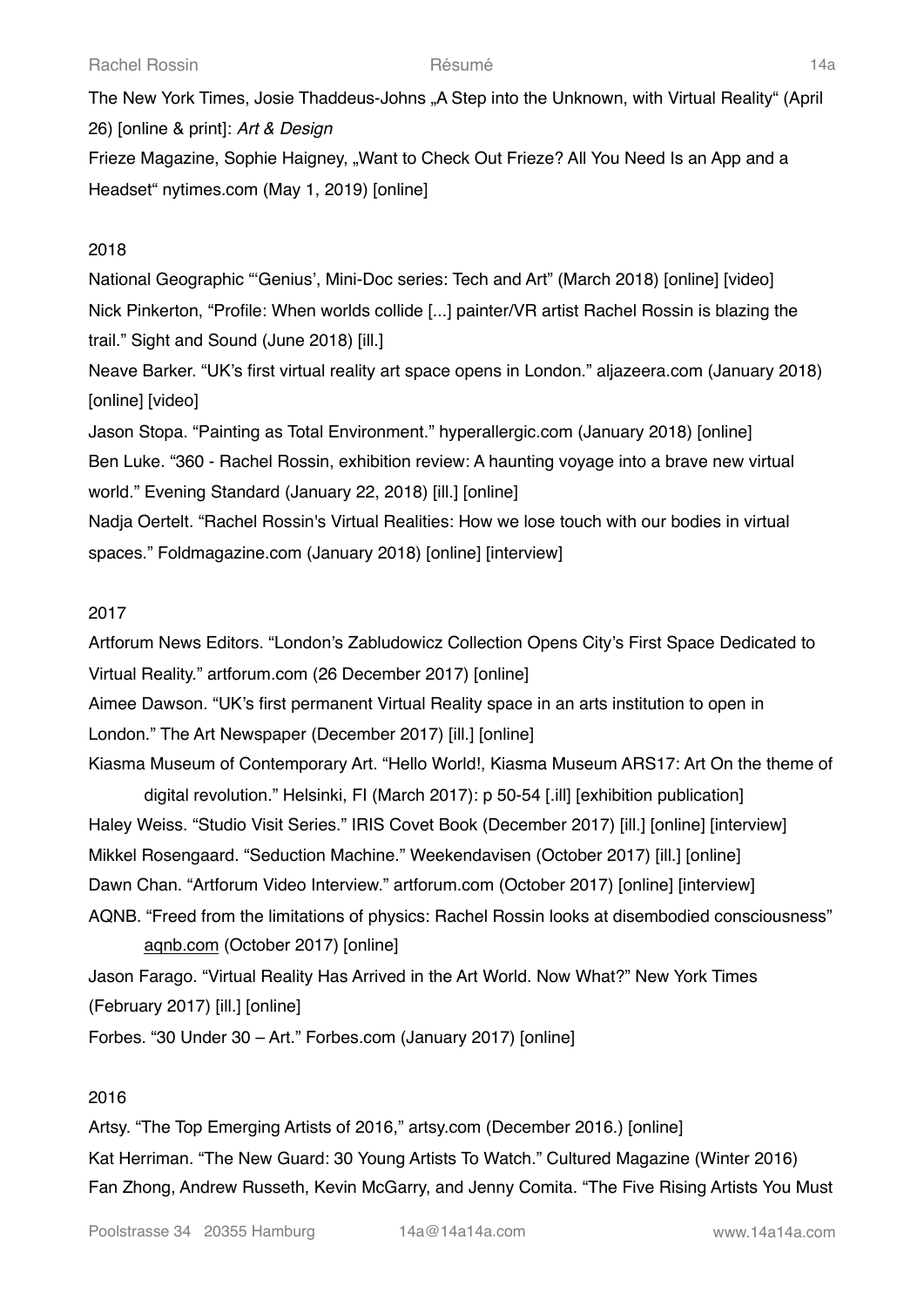Know In 2016." W Magazine (November 2, 2016) [ill.] [online]

Molly Gottschalk. "Virtual Reality Is The Most Powerful Medium Of Our Time." [artsy.com](http://artsy.com) (March 16, 2016) [online]

Alexander Provan. "The Last Platform." Frieze Magazine (March 2016) [ill.] [online]

Dawn Chan, "Art Review: Rachel Rossin: Lossy." ArtForum (January 2016) [ill.]

Kenta Murakami. "Digital Worlds Stretch the Limits of What's Possible." Hyperallergic.com (January 15, 2016) [online]

## 2015

Priscilla Frank, Katherine Brooks. "17 Visual Artists You Should Know in 2016." Huffington Post (December 22, 2015) [online]

Chris Priestman. "'After GTA V' and the Inevitable Deterioration of Data." Kill Screen (December 14, 2015) [online]

Nate Freeman. "Can You Make me 100 More?" ARTnews (December 8, 2015) [online]

Liz Stinson. "Rachel Rossin's Trippy Paintings of Reality as Seen Through VR," Wired

(November 13, 2015) [online]

Jeffrey Grunthaner. "Tripping Through Digital Reality and on Canvas," Hyperallergic.com (November 11, 2015) [online]

Martha Schwendener. "In Rachel Rossin's Lossy, the Virtual Reality of Living in a Painting," The New York Times. (November 5, 2015) [ill.] [online]

Marina Garcia-Vasquez. "Virtual Reality Paintings Destroy Notions of the 'Still Life" The Creators

Project (November 5, 2015) [online]

Ryan Steadman. "How One Artist Uses Virtual Reality As Her Medium" The Observer

(October 27, 2015) [online]

- David Ebony. "David Ebony's Top 10 New York Gallery Shows for October." Artnet (October 24, 2015) [online]
- Scott Indrisek. "5 Must-See Shows in New York" Artinfo (October 22, 2015) [online]

Purple Magazine "Rachel Rossin 'N=7 / THE WAKE IN HEAT OF COLLAPSE'

at Signal Gallery, New York."

Purple Fashion Magazine (January 19, 2015) [online]

Joshua Barone. "Rachel Rossin's Virtual-Reality Installation in Bushwick." New York Times (January 15, 2015) [online]

Dayna Evans. "In Virtual Reality, Women Run the World." New York Magazine (October 5, 2016) [online]

Jeff Grunthaner. "The Transformative Effect of Rachel Rossin." White Hot Magazine, (June 2015) **[online]**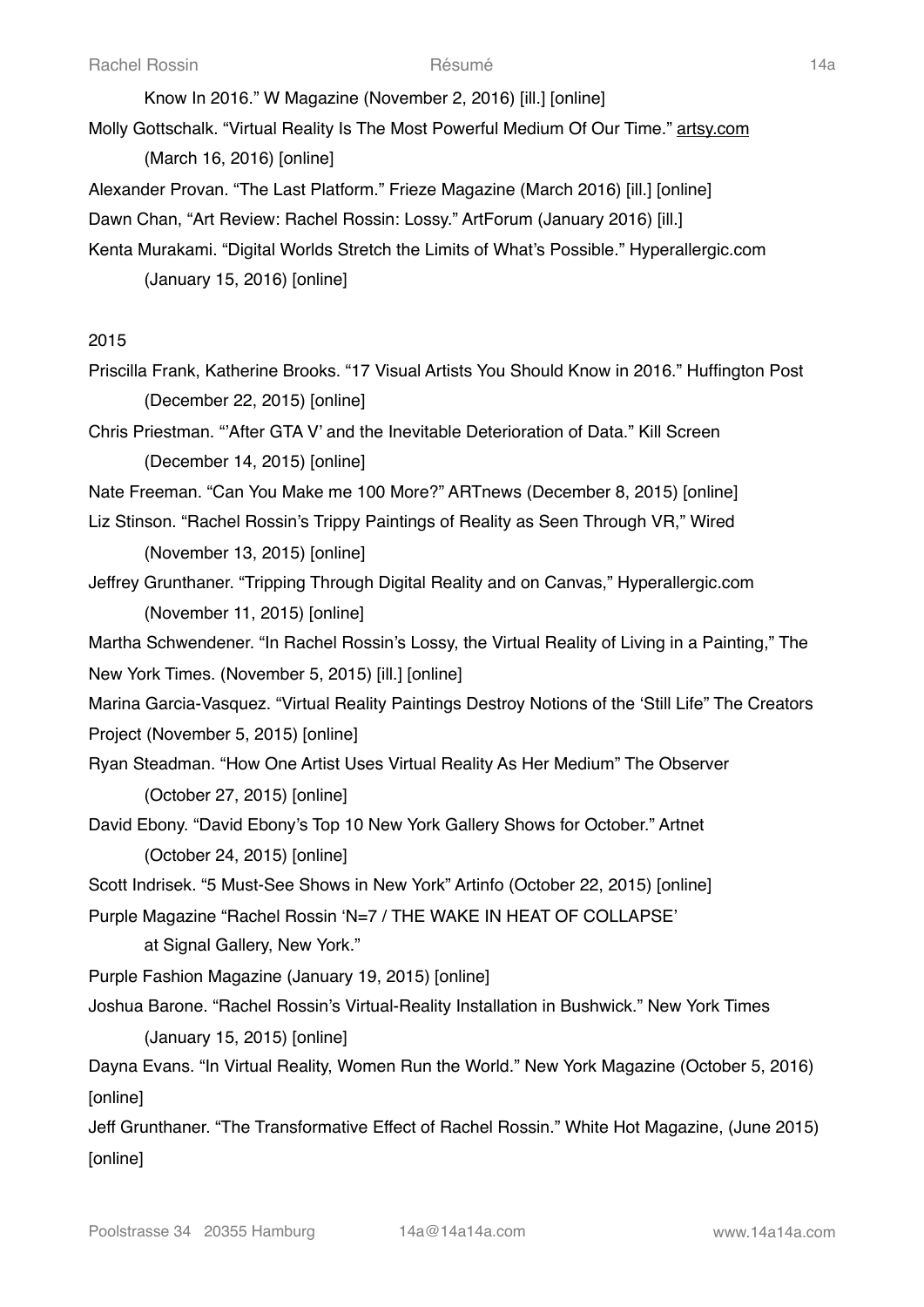# SELECTED CONVERSATIONS, COMISSIONS AND PROGRAMS 2021

*Exquisite Corpse*, with Simon Denny and Willem de Roojj for Voice Residency *Breaking Glass Symposium*, Visiting Artist Lecturer, Städelschule, Frankfurt, Germany Visiting Artist, Pratt Institute of Art, Brooklyn, NY Visiting Artist and Guest Lecturer, PAFA, Pennsylvania Academy of Fine Arts, Philadelphia, PA Hanes Visiting Artist Lecture, University of North Carolina, Chapel Hill, NC

## 2019

Visiting Artist, School of the Art Institute of Chicago "Conversations at the Edge", Chicago, IL

# 2018

Grant Recipient, Peter S. Reed Foundation

Städelschule Architecture Class "Breaking Glass—Virtual Reality and Becoming a Subject through Art and Architecture Symposium, "Organized by Daniel Birnbaum and Johan Bettum, Frankfurt *Contemporary Poetics*, curated by Jeff Grunthaler Program Participant, Hauser & Wirth, New York, NY

Cultural Space Subsidy Program Grant Recipient (2018 - 2021), Two Trees Cultural Affairs, Brooklyn, NY

## 2017

"Public/Private: Digital Museums and Virtual Audiences." Panel discussion organized by Mari Spirito. Art Basel: Conversations Series, Miami Beach, Fl

"After Us Symposium." Artist panel and presentation, moderated by Lauren Cornell. K11 Museum, Shanghai, China

"On Contemporary Art." Co-presentation in conversation with Tiffany Zabludowicz. Organized by Cultured Magazine, Miami, Fl

Presentation of "First Look: Virtual Reality Commissions." Artist panel, presented by Rhizome and the New Museum, New Museum, NY, NY

"Zabriskie Point and Time-Scrubbing." In conversation with Kerry Doran. Postmasters, New York, NY

Presentation Frank-Ratchye Studio for Creative Inquiry. Carnegie Mellon University, Pittsburgh, PA